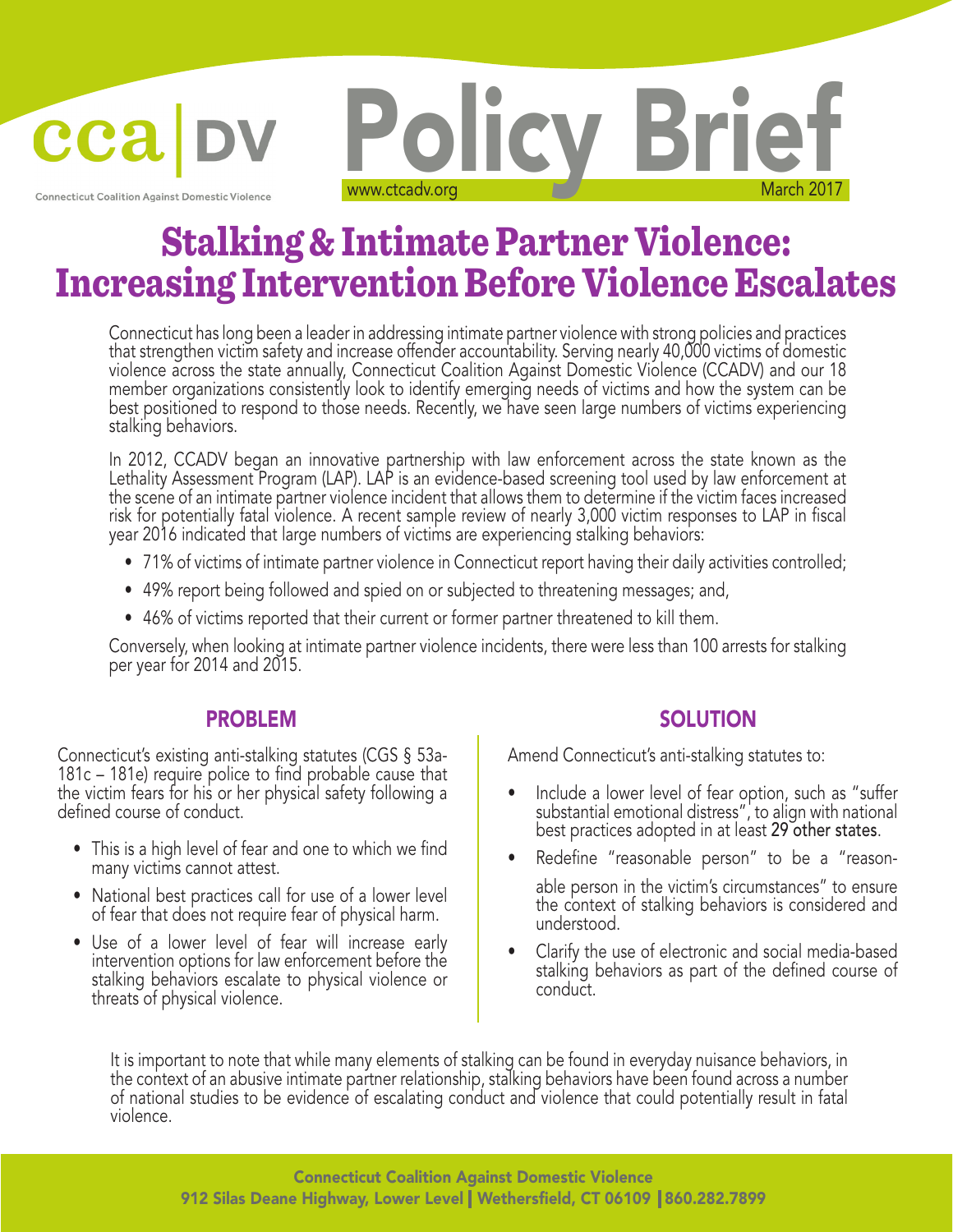# WHAT IS STALKING?

Stalking is a pervasive crime experienced by many victims of intimate partner violence. At its most basic, stalking is defined as a course of conduct directed at a  $\blacksquare$ specific person that would cause a reasonable person to feel fear.1 Connecticut General Statutes (CGS) 53a-181d defines "course of conduct: to mean "two or more acts, including, but not limited to, acts in which a person directly, indirectly or through a third party, by any action, method, device or means, (1) follows, lies in wait for, monitors, observes, surveils threatens, harasses, communicates with or sends unwanted gifts to, a person, or (2) interferes with a person's property."2 The crime of stalking in Connecticut results when a "person knowingly engages in a course of conduct directed at a specific person that would cause a reasonable person to fear for such person's physical safety or the physical safety of a third person."<sup>3</sup>

Some examples of stalking include:

- Sending unwanted messages (voicemails, text messages, emails, etc), or unwanted gifts
- Monitoring phone or computer use
- Constantly checking up on the victim
- Driving by the home, school or workplace of the victim for no legitimate purpose

Stalking is intended to intimidate and terrorize its victims.  $\blacksquare$ The average duration of intimate partner stalking is just  $\blacksquare$ over two years, and the majority of victims report that  $\blacksquare$ the stalking began while the relationship was intact and escalated during periods of separation.<sup>4</sup> Stalking can place victims in constant fear and eventually result  $\blacksquare$ in escalating physical violence. Victims are sometimes forced to alter their daily routines or lives, including relocating to another state to escape their stalker.

**Stalking is intended to intimidate and terrorize its victims. The average duration of intimate partner stalking is intended<br>to intimidate and<br>terrorize its victims.<br>The average duration<br>of intimate partner<br>stalking is just<br>over 2 years.** 

# CT STALKING CRIMES DEFINED

## CGS § 53a-181c. Stalking in the first degree

(a) A person is guilty of stalking in the first degree when such person commits stalking in the second degree as provided in section 53a-181d and (1) such person has previously been convicted of a violation of section 53a-181d, or (2) such conduct violates a court order in effect at the time of the offense, or (3) the other person is under sixteen years of age.

(b) Stalking in the first degree is a class D felony.

### CGS § 53a-181d. Stalking in the second degree:

(a) For the purposes of this section, "course of conduct" means two or more acts, including, but not limited to, acts in which a person directly, indirectly or through a third party, by any action, method, device or means, (1) follows, lies in wait for, monitors, observes, surveils, threatens, harasses, communicates with or sends unwanted gifts to, a person, or (2) interferes with a person's property.

(b) A person is guilty of stalking in the second degree when:

(1) Such person knowingly engages in a course of conduct directed at a specific person that would cause a reasonable person to fear for such person's physical safety or the physical safety of a third person; or

(2) Such person intentionally, and for no legitimate purpose, engages in a course of conduct directed at a specific person that would cause a reasonable person to fear that such person's employment, business or career is threatened, where (A) such conduct consists of the actor telephoning to, appearing at or initiating communication or contact at such other person's place of employment or business, provided the actor was previously and clearly informed to cease such conduct, and (B) such conduct does not consist of constitutionally protected activity.

(c) Stalking in the second degree is a class A misdemeanor.

### CGS § 53a-181e. Stalking in the third degree:

(a) A person is guilty of stalking in the third degree when he recklessly causes another person to reasonably fear for his physical safety by wilfully and repeatedly following or lying in wait for such other person.

(b) Stalking in the third degree is a class B misdemeanor.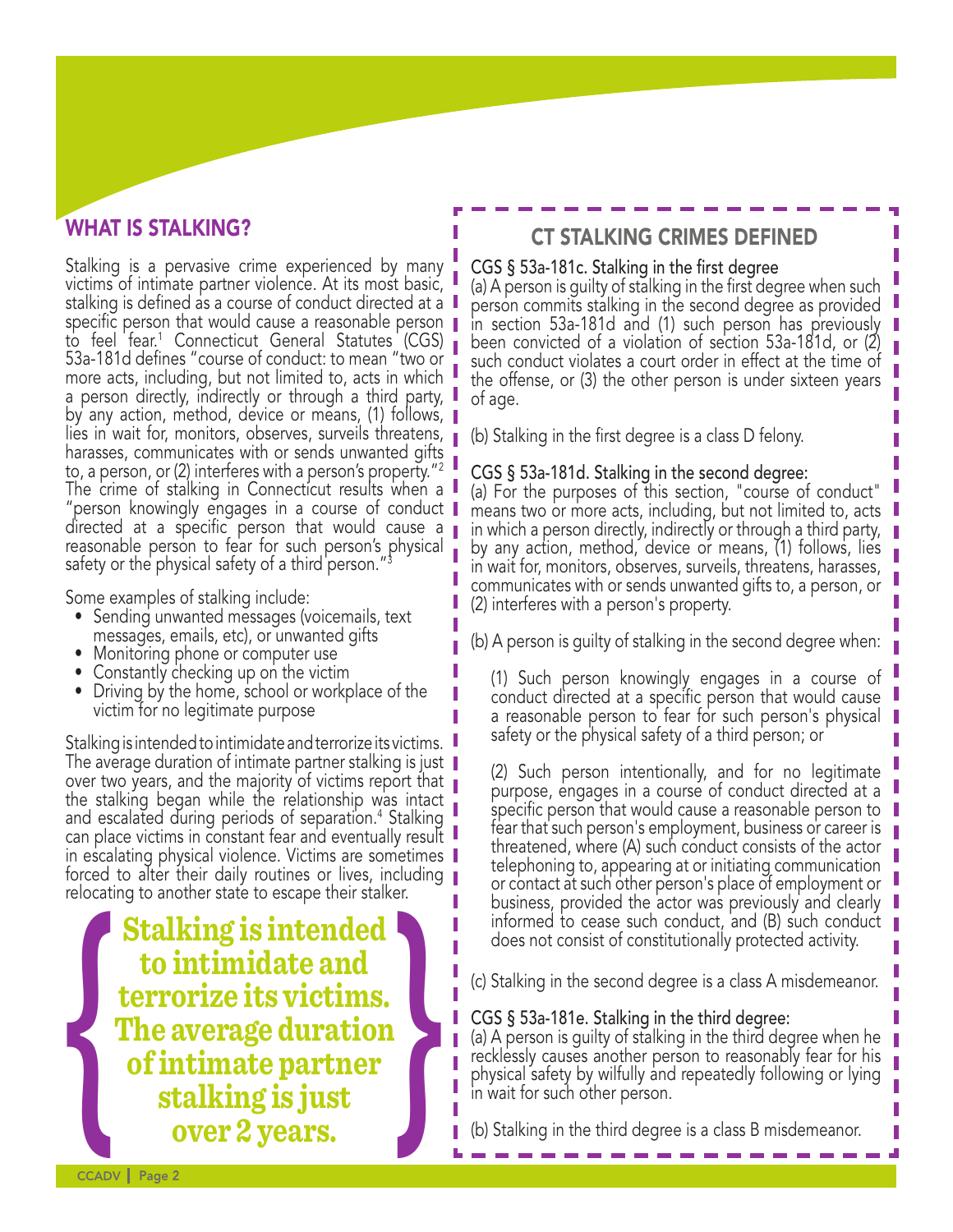# IMPACT OF STALKING ON ITS VICTIMS

Stalking takes a significant physical, mental and emotional toll on its victims. The high level of fear and distress caused by stalking often results in anxiety, post-traumatic stress disorder (PTSD), and depression.<sup>5</sup> In fact, one study demonstrated that 78% of victims stalked by an ex-partner had mean scale scores for somatic symptoms, anxiety, social dysfunction, and severe depression that were similar to symptoms reported by psychiatric outpatient populations.<sup>6</sup> Given the two year average duration associated with stalking, victims also face the impact of chronic stress on their body. According the American Psychological Association, consistent and ongoing increase in heart rate, and elevated levels of stress hormones and of blood pressure can increase risk of hypertension, heart attack and stroke.<sup>7</sup>

The long-term fear and stress associated with stalking can hinder a victims' ability to manage daily activities. Data published by the U.S. Department of Justice indicated that 46% of victims fear not knowing what will happen next and nearly 30% fear that the stalking behavior will never stop.<sup>8</sup> Essentially, some victims are left always looking over their shoulder, which severely limits their ability to enjoy their life. Meanwhile, 30% of victims fear bodily harm, 12% fear harm will come to a family member and nearly 9% fear death as a possible result of the stalking.<sup>9</sup>

There is also an economic impact associated with stalking. Just under 13% of stalking victims report losing time from work because of fear for their safety or to access judicial or criminal justice interventions, while some victims lose or are asked to leave their job because their stalker has been harassing them at<br>work, causing workplace disruptions.<sup>10</sup> Approximately 26% of victims have had some level of out-of-pocket expense related to stalking (e.g. attorney's fees, moving expenses, damage to property, etc.), with 13% spending \$1,000 or more.<sup>11</sup>

Employers also experience direct effects of stalking as stalkers pose risks to company property such as damaging property, installing spyware on company computers and cell phones or monopolizing phone lines with repeated calls to the victim.<sup>12</sup> And not all victims report losing time from work to address the stalking, but do report more distraction at work meaning that their work productivity is reduced.<sup>13</sup>



# PREVALENCE OF STALKING

In Connecticut, statewide use $14$  of the nationallyrecognized and evidence-based Lethality Assessment Program (LAP) screen allows law enforcement to screen victims of intimate partner violence for potentially fatal violence. The data collected through the screen allows us to understand those forms of abuse experienced by victims that are most closely linked to fatal intimate partner violence, including acts of stalking. According to data collected from nearly 3,000 victim responses to the Lethality Assessment Program (LAP) screen between July 1, 2015 and June 30, 2016, 71% of victims of intimate partner violence in Connecticut report having their daily activities controlled and 49% report being followed and spied on or subjected to threatening messages. Another 46% of victims reported that their current or former partner threatened to kill them.15

While it is not known how many Connecticut victims report stalking to law enforcement at the time it occurs, arrest data from the Department of Emergency Services and Public Protection, Division of State Police indicates that there were 71 arrests for stalking in intimate partner relationships in 2015 and 87 arrests in 2014.16

Nationally, according to the Centers for Disease Control (CDC), two-thirds of female victims of stalking (66.2%) reported being stalked by a current or former intimate partner and just over 40% of male victims of stalking reported that the perpetrator was a current or former intimate partner.<sup>17</sup> Stalking is one of the top risk factors for fatal intimate partner violence. One study demonstrated that 76% of female intimate partner homicide victims had been stalked by their intimate partner prior to their death.<sup>18</sup> Another study showed that weapons are used to harm or threaten victims in 1 out of 5 stalking cases and that intimate partner stalkers frequently approach their victims, and that their behavior escalates quickly.19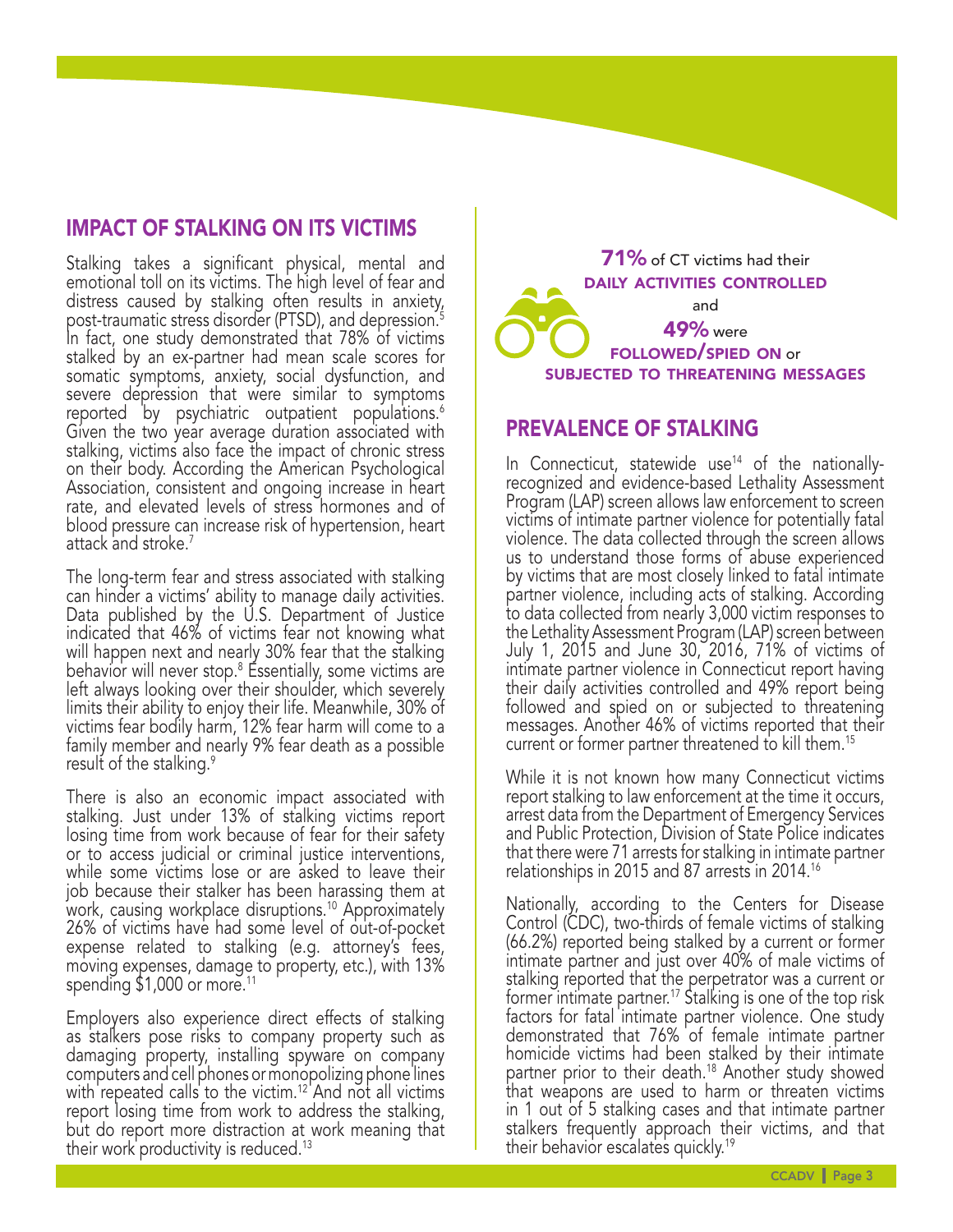# STRENGTHENING CT's STATUTE

A leader on addressing intimate partner and interpersonal violence, Connecticut has made several enhancements over the years to strengthen its stalking laws. One additional step that should be taken by the General Assembly is to modify the level of fear required to constitute stalking under Connecticut law. Connecticut currently requires a high level of fear – "fear for such person's physical safety."20 While this was consistent with stalking laws developed in the early 1990s, according to the National Center for Victims of Crime (NCVC), many states have since incorporated a lower level of fear in an attempt to provide earlier and better protection for victims.21

We propose that Connecticut's anti-stalking statutes (CGS § 53a-181c through 181e) be amended to incorporate a lower level of fear and by redefining "reasonable person" as a "reasonable person in the victim's circumstances."

## *Incorporating a Lower Level of Fear*

Limiting Connecticut's statute to a fear for physical safety may hinder timely intervention by the criminal justice system. As we have discussed, stalking behaviors escalate over time, with stalking by a current or former intimate partner typically resulting in a quicker escalation of those behaviors. It can be difficult for victims to predict what will happen next and some victims who feel distressed by the stalking behaviors may not be able to identify when the behaviors are escalating to a potential level of physical harm. If that is the case, the victim may not fear for their physical safety and therefore may not be able meet the level of fear currently required by Connecticut law when seeking police intervention.

Incorporating a lower level of fear has been identified by NCVC as allowing the "criminal justice system to address the greatest number of stalking cases without exposing innocent persons to potential criminal charges." $22$ Recognizing that some behaviors committed as part of a course of conduct may not rise to the level of "fear for physical safety", at least twenty-nine (29) states and the District of Columbia have eliminated a high level of fear as the sole requirement to meet the definition of stalking in their statutes.<sup>23</sup> Of those states, seventeen (17) and the District of Columbia allow for the lower level of fear recommended by NCVC related to suffering emotional distress or harm to emotional health.24

# At least 29 STATES and D.C. have eliminated a **EXECULTE AND A LEASE STATES and D.C.** have eliminated a requirement for a high level of fear in statute.

PROPOSED CHANGE TO CGS § 53a-181d

(a) For the purposes of this section, "course of conduct" means two or more acts, including, but not limited to, **acts in which a person directly, indirectly or through a** third party, by any action, method, device or means, including, but not limited to, electronic or social media, (1) follows, lies in wait for, monitors, observes, u surveils, threatens, harasses, communicates with or sends unwanted gifts to, a person, or (2) interferes with a person's property, and "emotional distress" means significant mental or psychological suffering or distress that may, but does not necessarily, require medical or other professional treatment or counseling.

(b) A person is guilty of stalking in the second degree when:

U

П

L

Π ı

П

(1) Such person knowingly engages in a course of conduct directed at a specific person that would cause a reasonable person in the victim's circumstances to  $\blacksquare$   $(A)$  fear for such person's physical safety or the physical  $\blacksquare$ safety of a third person, or  $(B)$  suffer substantial emotional distress; or

(2) Such person intentionally, and for no legitimate purpose, engages in a course of conduct directed at a specific person that would cause a reasonable person Ш in the victim's circumstances to fear that such person's person's employment, business or career is threatened, where (A) such conduct consists of the actor telephoning to, appearing at or initiating communication or contact at  $\blacksquare$ such other person's place of employment or business, provided the actor was previously and clearly informed to cease such conduct, and (B) such conduct does not consist of constitutionally protected activity.

(c) Stalking in the second degree is a class A misdemeanor.

*\*The same language should also be added to § 53a-181e.*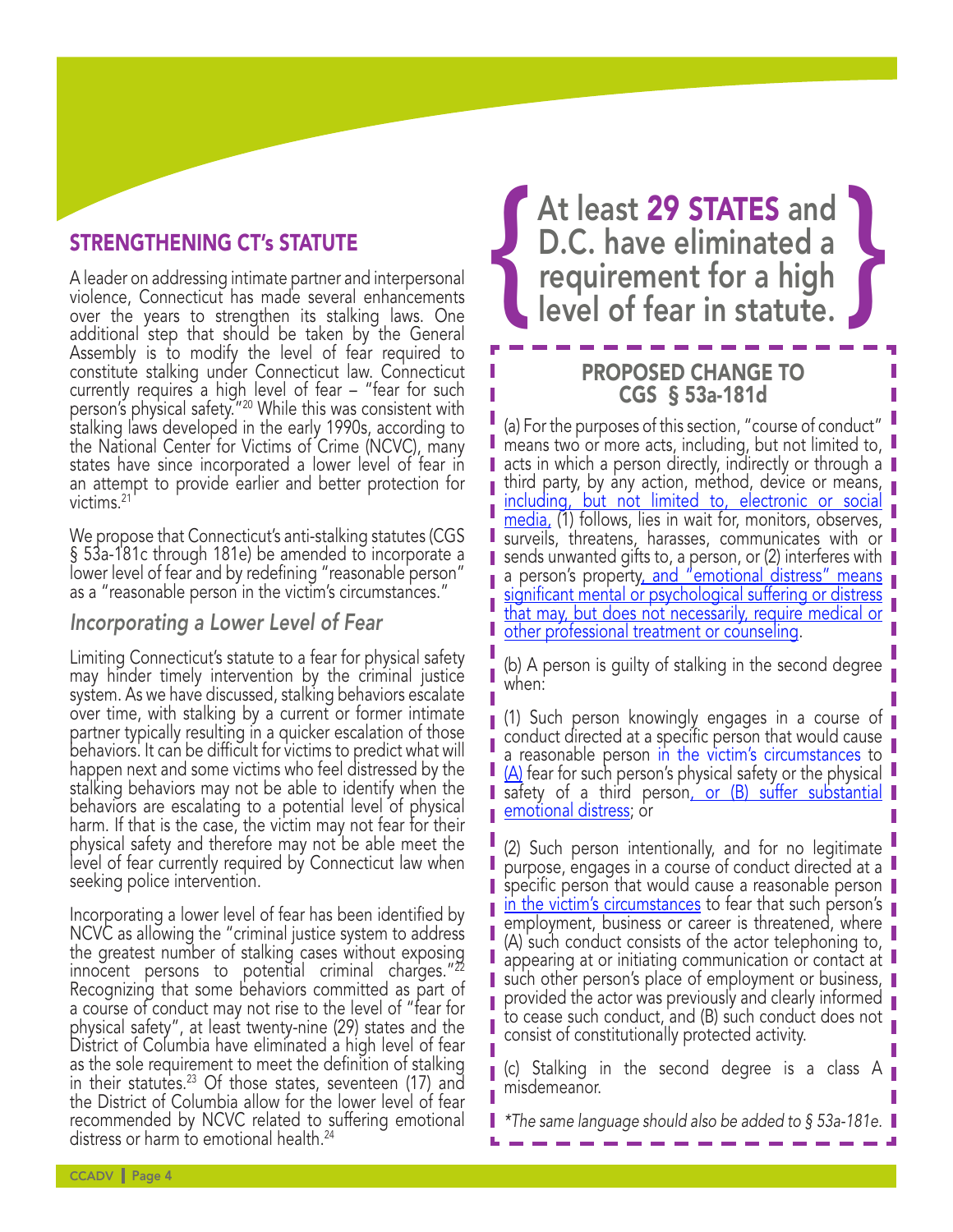Giving law enforcement the tools they need to intervene before abuse escalates to physical violence is critical to increasing victim safety. A 1993 Connecticut court decision, State v. Culmo, highlighted by the National Center on Victims of Crime's Model Stalking Code illustrates the reason that adopting a lower level of fear in anti-stalking statutes is in the state's interest. Acknowledging the mental impact of stalking on its victims, the Court noted that:

*"[The] state's interest in criminalizing stalking behavior…is compelling…Providing protection from stalking conduct is at the heart of the state's social contract with its citizens, who should be able to go about their daily business free of the concern that they may be the targets of systematic surveillance by predators who wish them ill. The freedom to go about one's daily business is hollow, indeed, if one's peace of mind is being destroyed, and safety endangered, by the threatening presence of an unwanted pursuer."*<sup>25</sup>

Further, United States Code incorporates the lower level of fear term "substantial emotional distress"26:

#### "Whoever –

(1) Travels in interstate or foreign commerce or is present within the special maritime and territorial jurisdiction of the United States, or enters or leaves Indian country, with the intent to kill, injure, harass, intimidate, or place under surveillance with intent to kill, injure, harass, or intimidate another person, and in the course of, or as a result of, such travel or presence engages in conduct that –

a. places that person in reasonable fear of the death

of, or serious bodily injury to – i. That person;

ii. an immediate family member (as defined in section 115) of that person; or

iii. a spouse or intimate partner of that person; or

b. causes, attempts to cause, or would be reasonably expected to cause substantial emotional distress to a person described in clause (i), (ii), or (iii) of subparagraph (A)..."27

# *Redefining "Reasonable Person"*

The National Center for Victims of Crime (NCVC) also recommends defining the "reasonable person" standard used in most anti-stalking statutes to clearly reflect that of someone "in the victim's circumstances".28 Incorporating the context of offender behavior is essential to understanding its impact on the victim. When considering intimate partner violence, it is often the victim who knows the offender best. Suffering prolonged periods of abuse, the victim may be accustomed to behaviors or actions on the part of the offender that are clearly intended to be a threat, but that would not seem odd or alarming to someone who has no knowledge of the past abuse. It could be an unwanted gift, such as flowers, or a seemingly friendly email that contains a phrase that the victim understands to be a threat. Without the context of past abuse, these actions may not rise to the level of causing "a reasonable person to fear for such person's physical safety," but they would certainly cause a "reasonable person in the victim's circumstances" to fear for their safety or suffer substantial emotional distress.

# WHAT DOES "SEVERE EMOTIONAL DISTRESS" LOOK LIKE?

Emotional distress can be described as ongoing or continual suffering that can be articulated as a sense of anxiety, distress or panic that affects a person's basic way of life (i.e. negatively impacts work, travel, sleep, school, etc.). Emotional distress can be inflicted by an abuser through a pattern (as opposed to an isolated incident) of continued, intense, extreme or outrageous conduct.

Manifestations of emotional distress can include but are not limited to:

- Anxiety/fear of escalation
- Mental anguish/suffering
- Depression

U

- Indignity/shock/humiliation
- Sleep disturbances
- Dramatic weight fluctuations/altered eating habits
- Chronic fatigue • Lack of sex drive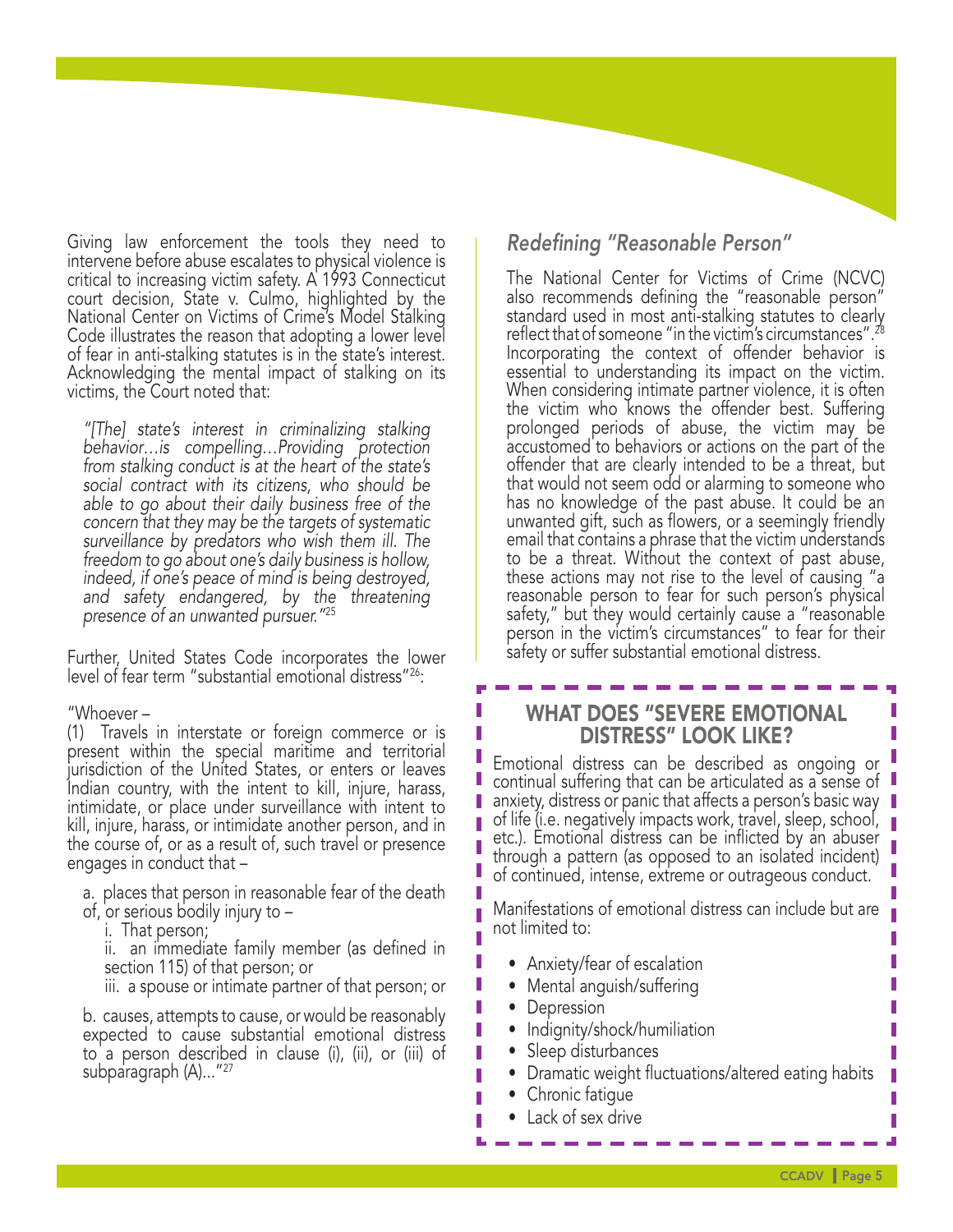# WHAT ARE OTHER STATES DOING?



Recognizing that some behaviors committed as part of a course of conduct may not rise to the level of "fear for physical safety", at least twenty-nine (29) states and the District of Columbia have eliminated a high level of fear as the sole requirement to meet the definition of stalking in their statutes.<sup>29</sup>

#### **Delaware** (Title 11, Chap. 5 § 1312)<sup>30</sup>

A person is guilty of stalking when the person knowingly engages in a course of conduct directed at a specific person and that conduct would cause a reasonable per to:

(1) Fear physical injury to himself or herself or that of a third person; or (2) Suffer other significant mental anguish or distress that may, but does not necessarily, require medical or other professional treatment or counseling.

**Idaho** (§ 18-7906) <sup>31</sup> A person commits the crime of stalking in the second degree if the person knowingly and maliciously:

(a) Engages in a course of conduct that seriously alarms, annoys or harasses the victim and is such as would cause a reasonable person substantial emotional distress; or (b) Engages in a course of conduct such as would cause a reasonable person to be in fear of death or physical injury, or in fear of the death or physical injury of a family or household member.

# **Maine** (17-A M.R. § 210-A)  $^{32}$ <br>A person is quilty of stalking if:

A) The actor intentionally or knowingly engages in a course of conduct directed at or concerning a specific person that would cause a reasonable person:

(1) To suffer serious inconvenience or emotional distress; (2) To fear bodily injury or to fear bodily injury to a close relation; (3) To fear death or to fear the death of a close relation; (4) To fear damage or destruction to or tampering with property; or (5) To fear injury to or the death of an animal owned by or in the possession and control of that specific person.

New Jersey (2C:12-10) <sup>33</sup><br>A person is guilty of stalking, a crime of the fourth degree, if he purposefully or knowingly engages in a course of conduct directed at a specific person that would cause a reasonable person to fear for his safety or the safety of a third person or suffer other emotional distress.

#### **Wisconsin** (§ 940-32)<sup>34</sup>

Whoever meets all of the following criteria is quilty of a Class I felony:

(a) The actor intentionally engages in a course of conduct directed at a specific person that would cause a reasonable person under the same circumstances to suffer serious emotional distress OR to fear bodily injury to or the death of himself or herself or a member of his or her family or household.

(b) The actor knows or should know that at least one of the acts that constitute the course of conduct will cause the specific person to suffer serious emotional distress or place the specific person in reasonable fear of bodily injury to or the death of himself or herself or a member of his or her family or household.

(c) The actor's acts cause the specific person to suffer serious emotional distress or induce fear in the specific person of bodily injury to or the death of himself or herself or a member of his or her family or household.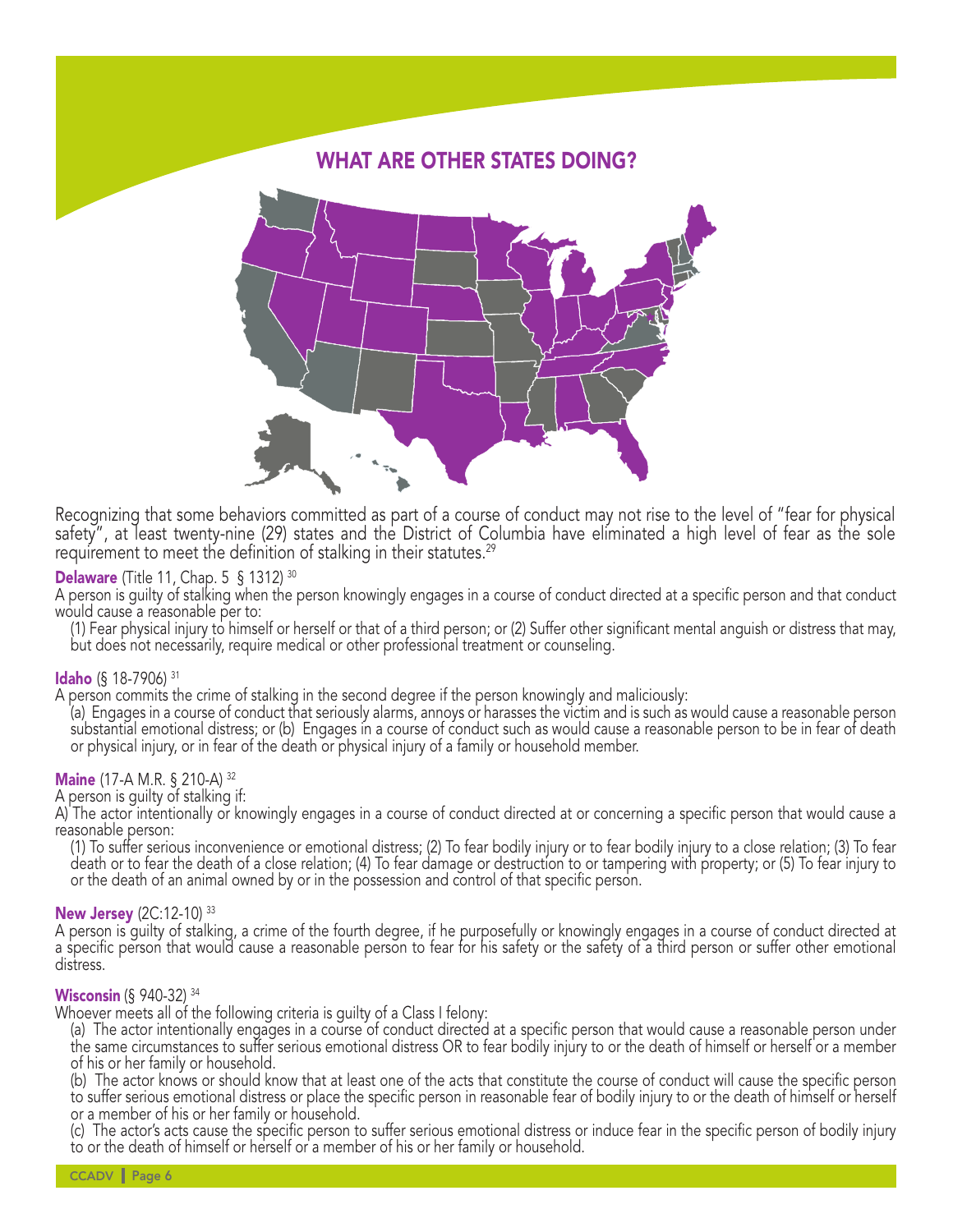# ENDNOTES

1 The National Center for Victims of Crime, Stalking Resource Center. *Stalking Fact Sheet*. Retrieved on February 22, 2017 from http://victimsofcrime.org/docs/default-source/src/stalking-fact-sheet-2015\_eng.pdf?status=Temp&sfvrsn=0.994206007104367.

2 Connecticut General Statutes § 53a-181d

3 Ibid

4 Logan, T. (2010). *Research on Partner Stalking: Putting the Pieces Together*. Lexington, KY: University of Kentucky, Department of Behavioral Science & Center on Drug and Alcohol Research. p. 4

 $^5$  Id at p. 10

6 Ibid

7 American Psychological Association. *Stress Effects on the Body*. Retrieved on February 22, 2017 from http://www.apa.org/helpcenter/ stress-body.aspx.

8 Baum, K. (2009). *Stalking Victimization in the United States*. Washington, DC: US Department of Justice Bureau of Justice Statistics. p. 7. <sup>9</sup> Ibid

10 Ibid

 $11$  Id p. 13

12 *The Facts on the Workplace and Stalking*. Workplaces Respond to Domestic & Sexual Violence. Retrieved on February 22, 2017 from http://www.workplacesrespond.org/learn/the-facts/the-facts-on-workplace-and-stalking.

13 Ibid

14 91% of Connecticut cities and towns utilize LAP as of 2.1.17

<sup>15</sup> Lethality Assessment Program data collected between July 1, 2015 and June 30, 2016.

16 Connecticut State Police, Crimes Analysis Unit. Connecticut Family Violence 2015 and 2014 Arrest Report. Retrieved from http://www. dpsdata.ct.gov/dps/ucr/ucr.aspx.

17 Black, MC, et al. (2011). *The National Intimate Partner and Sexual Violence Survey (NISVS): 2010 Summary Report*. Atlanta, GA: National Center for Injury Prevention and Control, Centers for Disease Control and Prevention. p. 33.

18 McFarlane, Judith, et al. (1999) *Stalking and Intimate Partner Femicide*. Homicide Studies 3; 4.

19 Mohandie, Kris, et al. *The RECON Typology of Stalking: Reliability and Validity Based on a Large Sample of North American Stalkers*. Journal of Forensic Sciences 51; 1. 2006.

20 Supra note 2

21 National Center for Victims of Crime. (2007) *The Model Stalking Code Revisited: Responding to the New Realities of Stalking*. p. 38. 22 Id p. 39

<sup>23</sup> Alabama, Colorado, Delaware, District of Columbia, Florida, Idaho, Illinois, Indiana, Kentucky, Louisiana, Maine, Michigan, Minnesota, Montana, Nebraska, Nevada, New Jersey, New York, North Carolina, North Dakota, Ohio, Oklahoma, Oregon, Pennsylvania, Tennessee, Texas, Utah, West Virginia, Wisconsin, Wyoming

<sup>24</sup> Alabama, Colorado, Delaware, District of Columbia, Florida, Idaho, Illinois, Louisiana, Maine, Montana, New Jersey, New York, Ohio, Pennsylvania, Utah, West Virginia, Wisconsin, Wyoming

 $25$  Supra note 21 at p. 41 (State v. Culmo, 642 A.2d 90, 101-102 Conn. Super. Ct. 1993)

26 18 U.S. Code § 2261A

27 Ibid

<sup>28</sup> Supra note 21 at p. 49

29 Supra note 23

30 Delaware Criminal Code Title 11, Chap. 5 § 1312 retrieved December 2016 from http://delcode.delaware.gov/title11/c005/sc07/

31 Idaho Statutes § 18-7906 retrieved December 2016 from https://legislature.idaho.gov/statutesrules/idstat/Title18/T18CH79/SECT18- 7906/

32 Maine Revised Statutes 17-A M.R. § 210-A retrieved December 2016 from http://www.mainelegislature.org/legis/statutes/17-A/title17- Asec210-A.html

33 New Jersey Revised Statutes 2013 Section 2C:12-10 retrieved December 2016 from http://law.justia.com/codes/new-jersey/2013/title-2c/ section-2c-12-10

34 Wisconsin Statutes § 940-32 retrieved December 2016 from https://docs.legis.wisconsin.gov/statutes/statutes/940/II/32